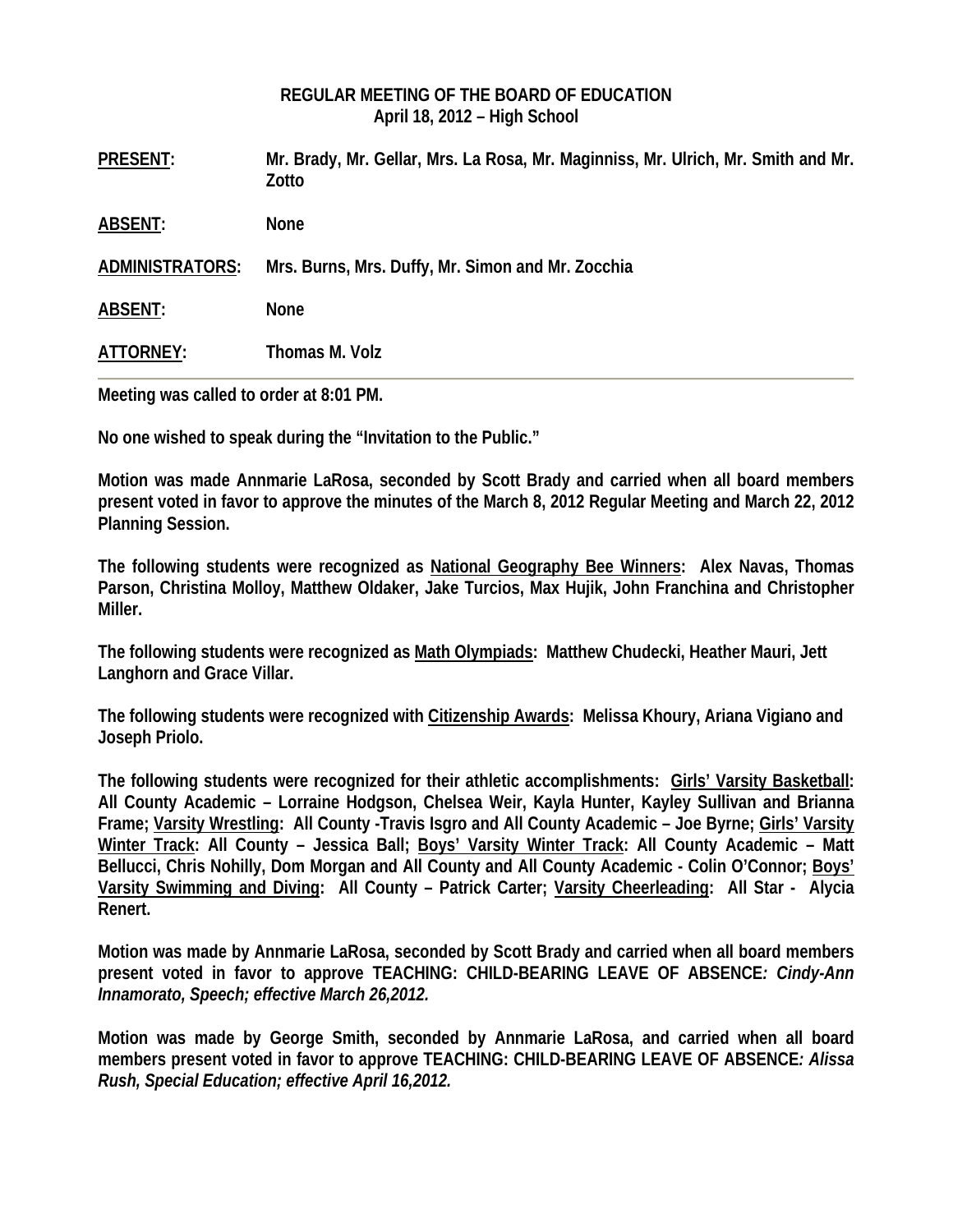**Motion was made by Bob Ulrich, seconded by Ron Maginniss, and carried when all board members present voted in favor to approve TEACHING: CHILD-BEARING LEAVE OF ABSENCE***: Monica Sandford, Spanish; effective April 2,2012.* 

**Motion was made by Mike Zotto, seconded by Annmarie LaRosa, and carried when all board members present voted in favor to approve TEACHING: CHILD-BEARING LEAVE OF ABSENCE***: Christine Zeck, Mathematics; effective March 9,2012.* 

**Motion was made by George Smith, seconded by Annmarie LaRosa, and carried when all board members present voted in favor to approve TEACHING: CHILD-BEARING LEAVE OF ABSENCE (unpaid)***: Melissa Muma, English; effective March 28, 2012 to June 12, 2012.* 

**Motion was made by Bob Ulrich, seconded by Annmarie LaRosa, and carried when all board members present voted in favor to approve TEACHING: CHILD-BEARING LEAVE OF ABSENCE (unpaid)***: Nancy Silvestrini, Family and Consumer Science; effective April 16, 2012 to June 22, 2012.* 

**Motion was made by George Smith, seconded by Annmarie LaRosa, and carried when all board members present voted in favor to approve TEACHING: CHILD-REARING LEAVE OF ABSENCE (unpaid)***: Amy DeJoseph, Special Education; effective August 29, 2012 to June 30, 2013.* 

**Motion was made by George Smith, seconded by Annmarie LaRosa, and carried when all board members present voted in favor to approve TEACHING: CHILD-REARING LEAVE OF ABSENCE (unpaid)***: Lori Nurkin, Counseling; effective August 29, 2012 to June 30, 2013.* 

**Motion was made by Bob Ulrich, seconded by Annmarie LaRosa, and carried when all board members present voted in favor to approve TEACHING: CHILD-REARING LEAVE OF ABSENCE (unpaid)***: Arianna Stubbmann, Reading; effective August 29, 2012 to June 30, 2013.* 

**Motion was made by Scott Brady, seconded by Annmarie LaRosa, and carried when all board members present voted in favor to approve CIVIL SERVICE: CHILD—BEARING LEAVE OF ABSENCE (unpaid):**  *Suzanne Salus, School Lunch Manager; effective May 7, 2012.* 

**Motion was made by Scott Brady, seconded by Annmarie LaRosa, and carried when all board members present voted in favor to approve CIVIL SERVICE: LEAVE OF ABSENCE:** *Patricia Reimer, School Nurse; effective April 25, 2012 to April 24, 2012.* 

**Motion was made by Bob Ulrich, seconded by George Smith, and carried when all board members present voted in favor to approve CIVIL SERVICE: SUBSTITUE CUSTODIAN:** *Lewis Kaplan, effective April 19, 2012 and David Raynor, effective April 19, 2012.* 

**Motion was made by Scott Brady, seconded by Annmarie LaRosa, and carried when all board members present voted in favor to approve CIVIL SERVICE: SUBSTITUE FOOD SERVICE WORKER: Denise Geldmacher***, effective April 20, 2012.* 

**Motion was made by George Smith, seconded by Annmarie LaRosa, and carried when all board members present voted in favor to approve CIVIL SERVICE: SUBSTITUE NURSE:** *Patricia Bellacosa, effective April 19, 2012 and Sharon D'Agostino, effective April 19, 2012.*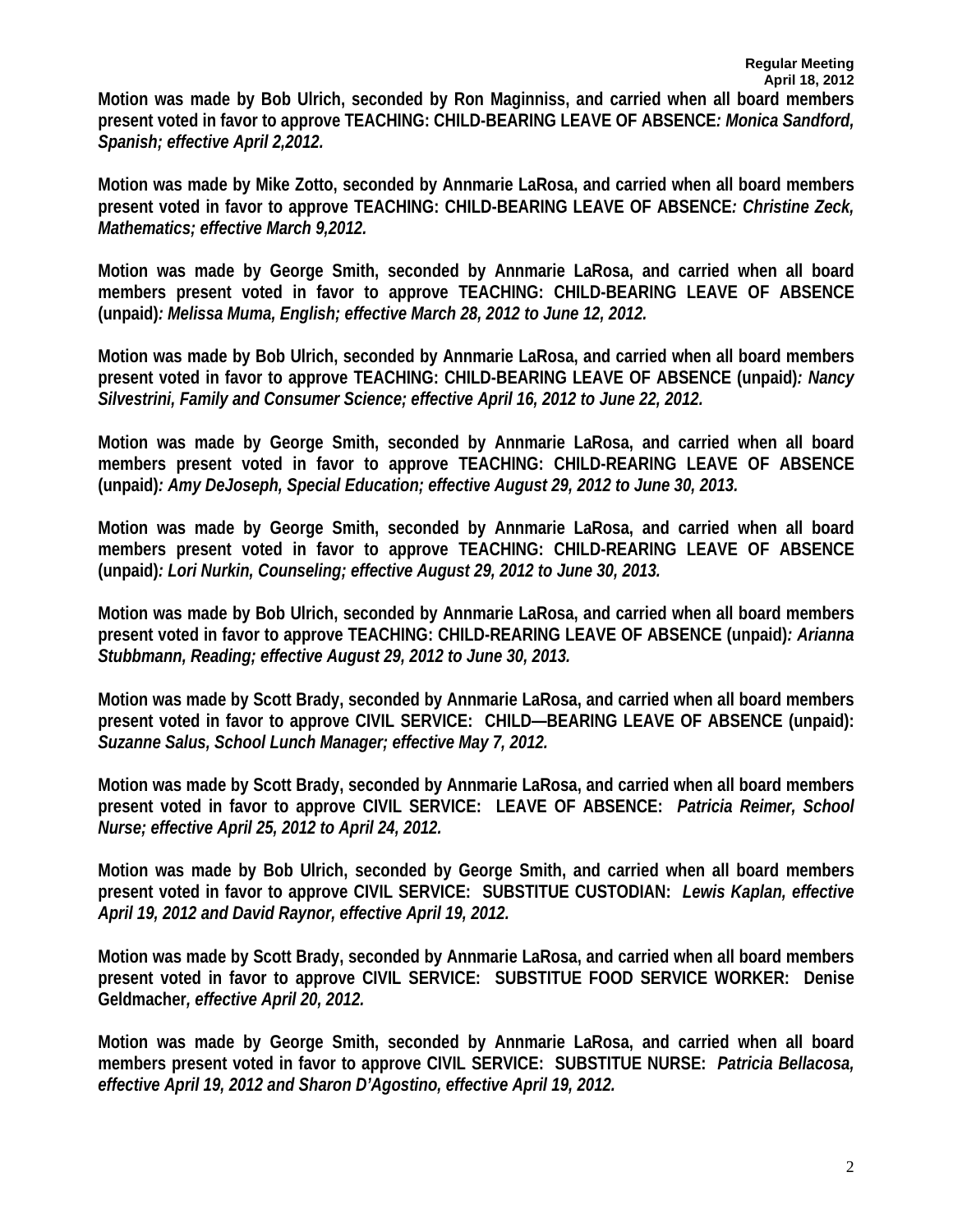**Motion was made by Mike Zotto, seconded by Scott Brady, and carried when all board members present voted in favor to approve OTHER: 2011-2012 SPRING HIGH SCHOOL COACHES:** *Baseball – Kevin Osburn, Varsity and Junior Varsity Volunteer Coach; Boys Lacrosse – Rob Parengkuan, Varsity Volunteer Coach and James DeVivo, Junior Varsity Coach.* **2011-2012 SPRING MIDDLE SCHOOL COACHES:** *Baseball – Brian Dieumegard, 7-8 Udall coach and Mike LaCova, 7-8 Beach Coach; Softball – Shanan Mauro, 7-8 Udall Coach and Frank Franzone, 7-8 Beach Coach; Boys Track – James Grover, 7-8 Udall Coach and Vinny Luvera, 7-8 Beach Coach; Girls Track – Beth Sherwood, 7-8 Udall Coach and Tara Peterson, 7-8 Beach Coach; Boys Lacrosse – Mike Ferrugiari, 7-8 Udall Coach, Bill Sasso, Assistant Udall Coach, Chris Scharf, 7-8 Beach Coach and Greg Schmalenberger, Assistant Beach Coach; Girls Lacrosse – Debra Mock-Dorfman, 7-8 Udall Coach, Marissa School, Assistant Udall Coach, Chelsea Reimer, 7-8 Beach Coach and Thomas Gargiulo, Assistant Beach Coach; Boys and Girls Swimming – Kerri Whalen, 7-8 Udall/Beach, Coach and KristiLee Schubert-Hender, Assistant Coach; Boys Tennis – Greg Iorio, 7-8 Udall/Beach Coach.* 

**Motion was made by Scott Brady, seconded by Ron Maginniss, and carried when all board members present voted in favor to approve OTHER: 2011-2012 ADVISORS/CLUBS:** *Bayview, Denise Campasano; Elementary/Middle Schools – Districtwide – Vivian Hollinger, Combined Geography Club, Vivian Hollinger, Research Club – Disney Planet Challenge and Theresa Robertson, Research Club – Disney Planet Challenge.* 

**Motion was made by Mike Zotto, seconded by George Smith, and carried when all board members present voted in favor to approve OTHER: AUDITORIUM TECHNICIAN:** *Joseph Senatore.* 

**Motion was made by Bob Ulrich, seconded by Annmarie LaRosa, and carried when all board members present voted in favor to approve OTHER: INTERIM ADMINISTRATOR:** *Kathleen Sapanski; effective April 16, 2012.* 

**Motion was made by George Smith, seconded by Ron Maginniss, and carried when all board members present voted in favor to approve OTHER: SUBSTITUTE TEACHING ASSISTANT:** *Grace MacGuire, effective April 19, 2012.* 

**Motion was made by Bob Ulrich, seconded by Annmarie LaRosa, and carried when all board members present voted in favor to approve OTHER: HOME INSTRUCTION:** *Jacqueline Benenati, effective April 19, 2012; Ashley Cardillo, effective April 19, 2012 and Jose Espinal, effective April 19, 2012.* 

**Motion was made by Bob Ulrich, seconded by Scott Brady, and carried when all board members present voted in favor to approve OTHER: SUBSTITUTE TEACHER:** *Jason Joiner, effective March 19, 2012 and Ashley Pennisi, effective March 28, 2012.* 

**CURRICULUM UPDATE: Mrs. Burns discussed the National Geographic Geography Bee, Math Olympiads and the success of these programs, Intel Competition, the DECCA Competition and the results of the 2010-2011 test reporting.** 

### **REPORT OF BOARD COMMITTEES**

**FINANCE: Mr. Ulrich reported on the meeting of April 17th which addressed the Treasurer's report, extracurricular reports, payroll summary report, financial statements, internal claims auditor's report, the elimination of the MTA tax, budget transfers and warrants.**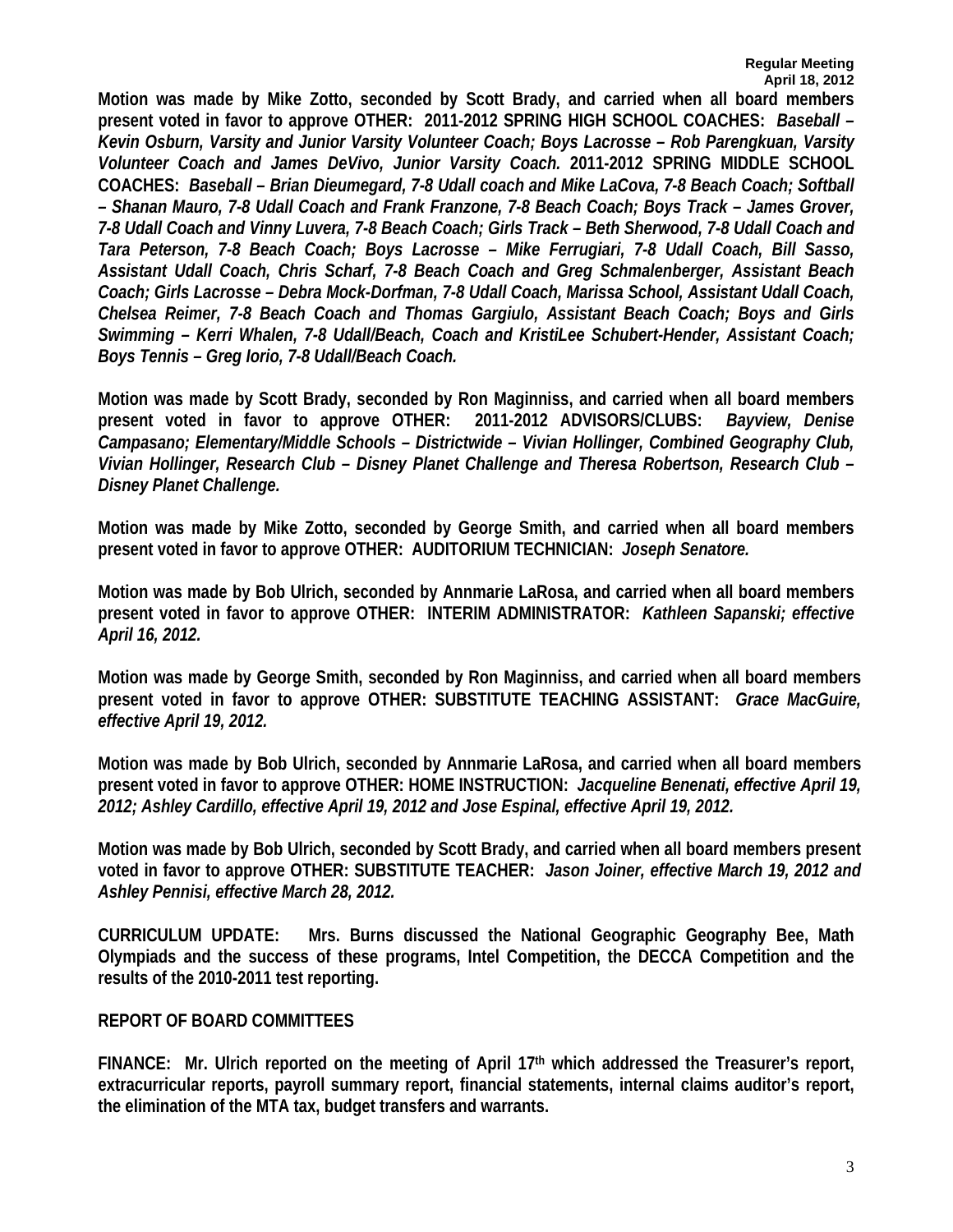**BUILDINGS AND GROUNDS: Mr. Brady reported on the meeting which was held on April 17th which included review of department staffing, custodial and buildings and grounds projects, gas conversion and the associated rebates, start-up of the district's irrigation system and bond projects.** 

**SPECIAL EDUCATION: Mr. Maginniss reported on the meeting which was held on April 18th and stated that the impact of redistricting and how it will affect the special education population was discussed. Also CSE and CPSE recommendations were reviewed and all annual reviews are nearing completion.** 

**LEGISLATIVE ACTION: Mr. Gellar reported that due to political redistricting West Islip would now be represented by Mr. Joseph Saladino. Mr. Philip Boyle and Mr. Andrew Raia are no longer the Assemblymen covering the West Islip area.** 

**BULLYING AWARENESS: Mr. Marquardt reported on the meeting which was held on March 12th and remarked on the success of P.S. I Love You Day. A \$500 donation was given to the committee as a result of this endeavor. Anti-bullying signs have now been placed in elementary and middle schools.** 

**The Treasurer's Report was presented. Beginning balance as of 1/31/2 – \$\$38,134,177.44 and an ending balance as of 2/29/12 – \$32,997.917.83.** 

**Motion was made by Bob Ulrich, seconded by Scott Brady, and carried when all board members present voted in favor to approve Budget Transfer #: 2985 - 2999.** 

**Motion was made by Bob Ulrich, seconded by Scott Brady, and carried when all board members present voted in favor to approve a resolution regarding the Joint Municipal Cooperative Bidding Program.** 

**Motion was made by George Smith, seconded by Bob Ulrich, and carried when all board members present voted in favor to approve a resolution regarding the NYCLASS Program.** 

**Motion was made by Bob Ulrich, seconded by Annmarie LaRosa and carried when all board members present voted in favor to approve a health service contracts for the 2011-2012 school year with the Manhasset UFSD (St. Mary's School) in the amount of \$907.57, the Patchogue-Medford UFSD (SAPPO School) in the amount of \$725.10 and the South Huntington UFSD (St. Anthony's School and the Long Island School for the Gifted) in the amount of \$26,662.02.** 

**Motion was made by Annmarie LaRosa, seconded by Bob Ulrich, and carried when all board members present voted in favor to approve the Chase Collateral Agreement with West Islip UFSD.** 

**Motion was made by Bob Ulrich, seconded by Annmarie LaRosa, and carried when all board members present voted in favor to approve a scholarship donation from Suffolk Transportation, Inc. in the amount of \$1,000.00.** 

**Motion was made by Bob Ulrich, seconded by Annmarie LaRosa, and carried when all board members present voted in favor to declare a Singer sewing Machine surplus equipment.** 

**PRESIDENT'S REPORT: Motion was made by Bob Ulrich, seconded by George Smith, and carried when all board members present voted in favor to approve 2012-2013 school district budget.**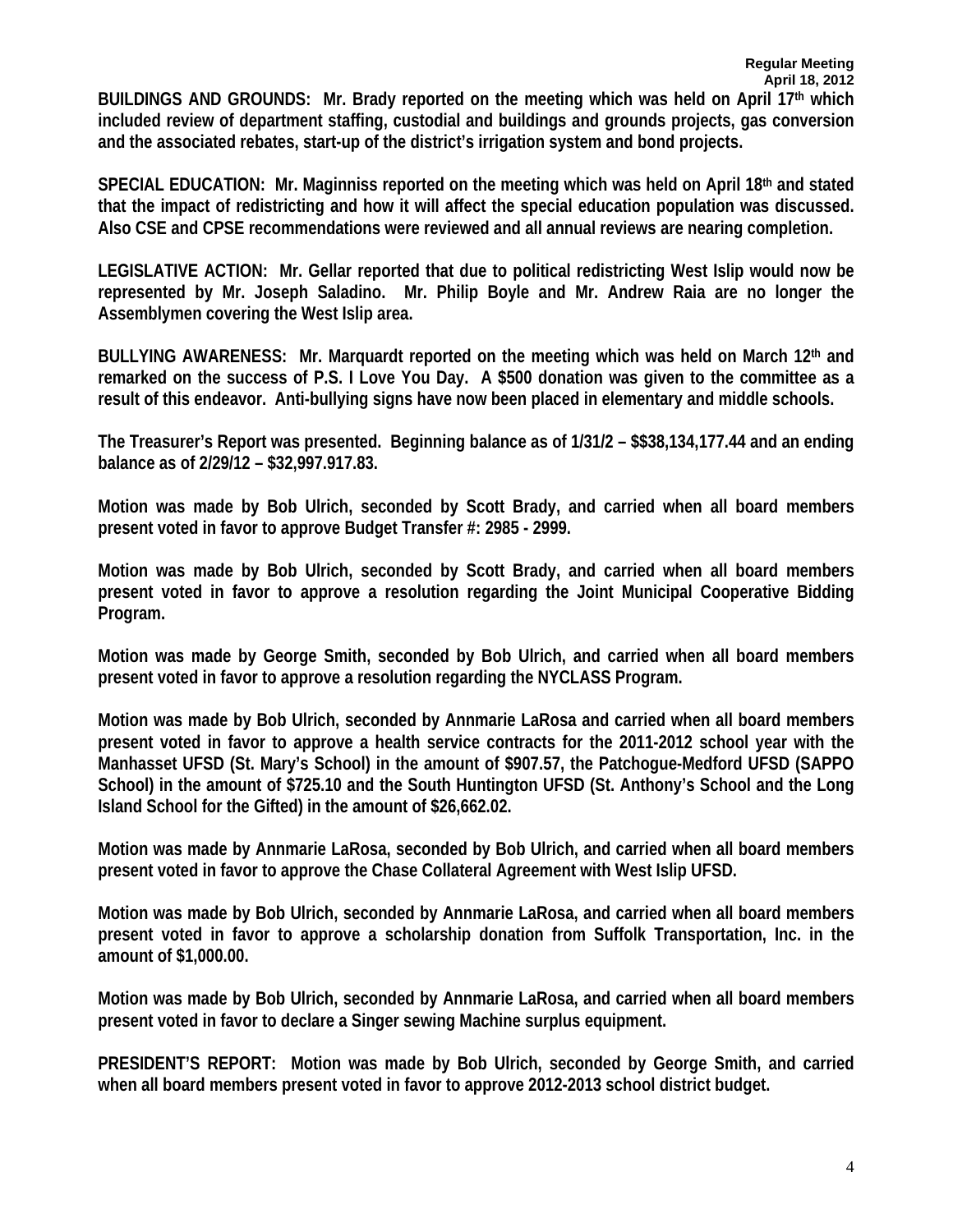**Motion was made by Annmarie LaRosa, seconded by Scott Brady, and carried when all board members present voted in favor to pass a resolution approving the Eastern Suffolk BOCES Budget and electing Pamela Betheil, Stephen Dewey, Chris Garvey, Joseph LoSchiavo and Jeffrey smith to the BOCES Board.** 

**Motion was made by George Smith, seconded by Mike Zotto, and carried when all board members present voted in favor to approve the Memorandum of Agreement with the Nurses Unit.** 

**Motion was made by Scott Brady, seconded by Mike Zotto, and carried when all board members present voted in favor to approve the Retirement Memorandum of Agreement with UPSEU.** 

**SUPERINTENDENT'S REPORT: Motion was made by Bob Ulrich, seconded by Annmarie LaRosa, and carried when all board members present voted in favor to approve the Biennial Review of the District Compact Plan (recertification).** 

**Motion was made by George Smith, seconded by Annmarie LaRosa, and carried when all board members present voted to accept the results of the Special District Meeting that was held on March 27, 2012.** 

**NOTICES AND REMINDERS: Budget will be available to residents on May 1st. On May 7th, Meet the Candidate Night will be held at Beach Street Middle School at 8:00 PM. The Public Hearing on the Budget will be held on May 8th at 7:00 PM at the West Islip High School. On that same day voter registration will be held between 2:00 PM – 8:00 PM at the West Islip High School.** 

**During the "Invitation to the Public" the following people spoke: Robert Maresca. Subjects of concern have been recorded in the Public Participation Log.** 

**Motion was made by George Smith, seconded by Annmarie LaRosa, and carried when all board members present voted in favor to adjourn to Executive Session at 9:36 PM for the purpose of discussing personnel, negotiations, and/or litigation.** 

**Meeting reconvened at 10:09 PM on a motion by Bob Ulrich, seconded by Ron Maginniss and carried when all board members present voted in favor.** 

**Motion was made by Bob Ulrich, seconded by Scott Brady, and carried when all board members present voted in favor to approve an attendance waiver for Patrick Fariello.** 

**Meeting adjourned at 10:10 PM on a motion by George Smith, seconded by Scott Brady and carried when all board members present voted in favor.** 

**Respectfully submitted by,** 

*Jeanne Koeper* 

 **Jeanne Koeper District Clerk** 

**All correspondence, reports, or related materials referred to in these minutes are on file in the District Office.**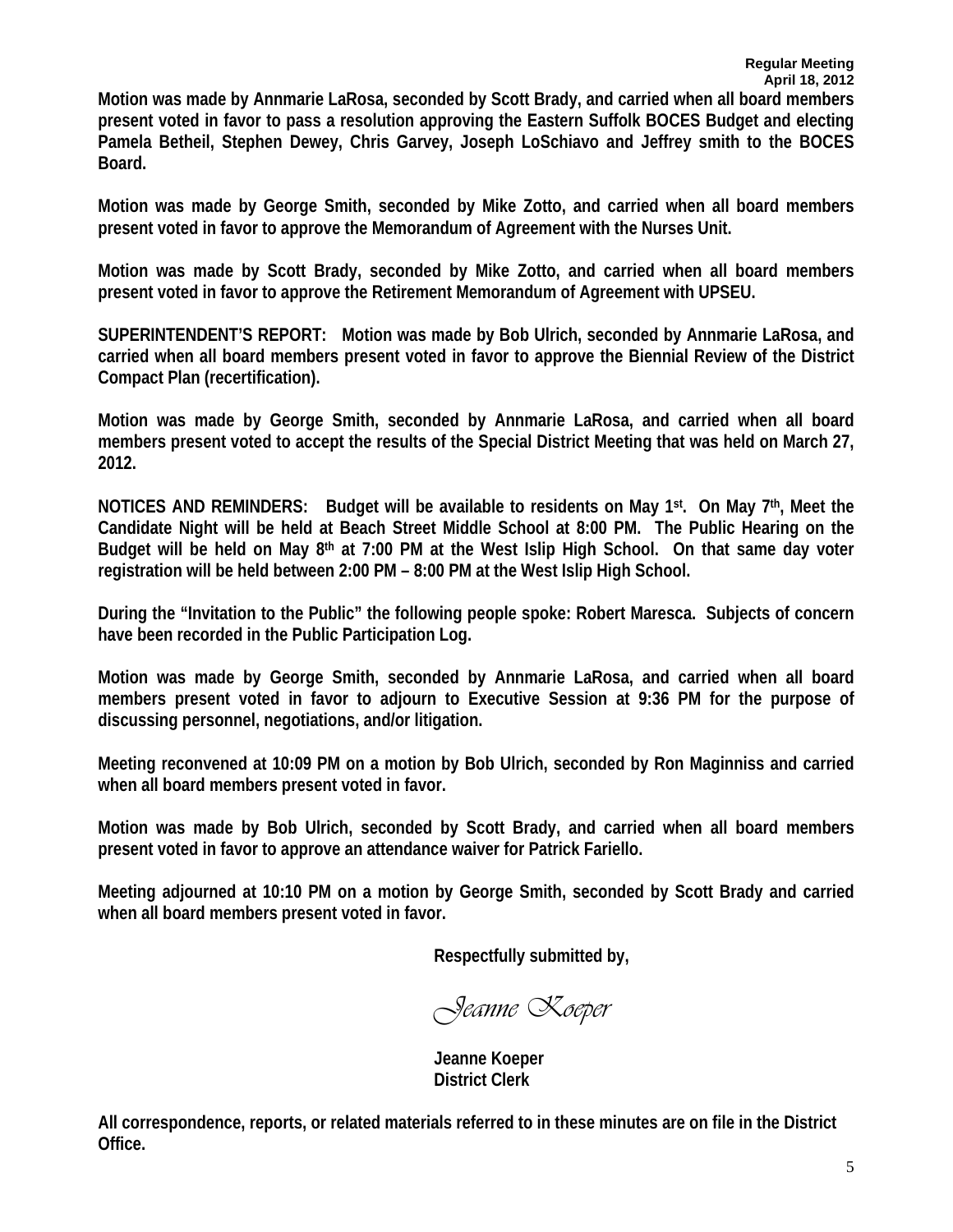# **PUBLIC PARTICPATION LOG**

**Regular Meeting – April 18, 2012** 

**Ms. Linda Doherty; 50 Arbour Street, West Islip; Ms. Doherty reminded the Board of the importance of BOCES technical programs and asked that the reinstatement of all BOCES courses be made available to high school students.** 

**Ms. Katrina Anderson; 5 Kennedy lane, West Islip; Ms. Anderson spoke about her experiences as a student who availed herself to the programs offered by BOCES and asked the Board to reconsider cutting this offering.** 

**Ms. Michelle Delaney; 62 Udalia Road, West Islip; Ms. Delaney spoke about the future of West Islip mentioned that the district needs to be proactive as we move ahead.** 

**Ms. Victoria Brady; 1151 Cassel Avenue, West Islip; Ms. Brady asked the Board to recognize the value of BOCES programs and asked that restoration of BOCES courses be put back into the budget so that students have the opportunity to participate in these classes.** 

**Mr. Robert Maresca; 688 Pat Drive, West Islip; Mr. Maresca asked the Board to reconsider the idea of using SAT scores in the screening process of all potential teaching candidates.**